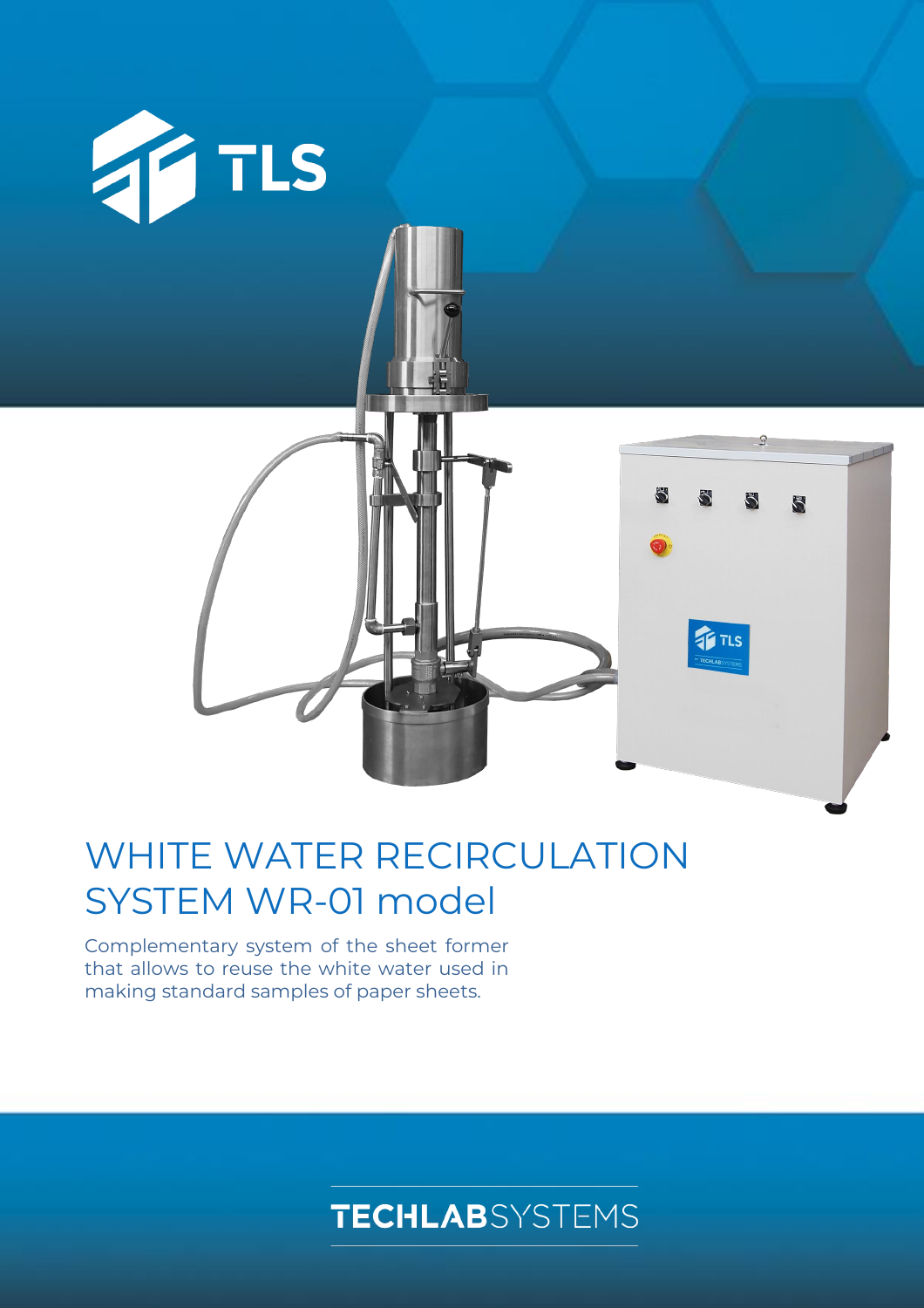

## **WHITE WATER RECIRCULATION SYSTEM WR-01**

#### **GENERAL INFORMATION**

This optional laboratory sheet former system makes it possible to reuse in a closed circuit the white water that passes through the metallic mesh for the retention of fibers and mineral charges that want to adhere to the aqueous suspension to form the sheets of paper, which are they intend to obtain in the laboratory.

In this way, the new contribution of water to the cylindrical tank of the former contains fibrils and additives as mineral fillers that have been used; this closed-loop process is more similar to industrial production processes for paper manufacturing.

The equipment described, working together with a sheet former, makes it possible to reuse the white water used in carrying out standard samples of paper sheets.

The basic functions that can be controlled from the system are:

- **Running water inlet. (TO)**
- **Contribution of white water. (B)**
- **Collection of white water. (C)**
- **Recirculation of white water. (D)**

Once the equipment is installed together with the trainer, it presents the appearance shown in the figure:

You can see, on the left, the column where the sheet of paper will be formed, and on the right the white water tank that includes the control knobs, which graphically represent the functions they perform: